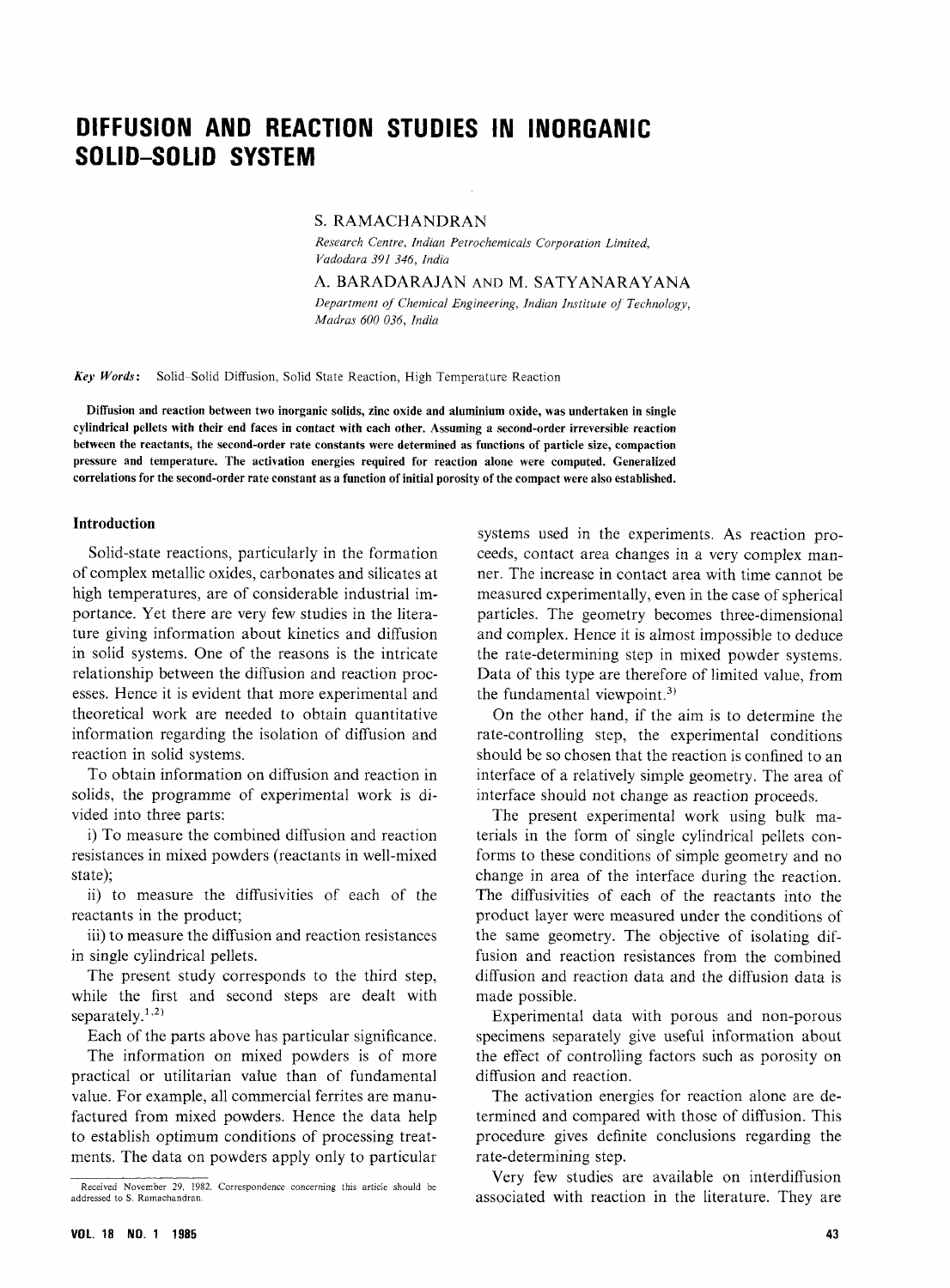presented briefly here. The following studies do not vities under similar geometrical conditions. Hence no information on delineation of diffusion and kinetics. has been brought out in these studies.

Rigby and Cutler<sup>4)</sup> reported the enthalpy of activation for diffusion and reaction between  $Fe$ ,  $O-MgO$ as  $47.5$  kcal·mol<sup>-1</sup>. The activation energy was independent of vacancy concentration.

Grescovich and Stubican<sup>5)</sup> studied the solid-st reaction between MgO and  $Cr_2O_3$  and found that interdiffusion associated with reaction was dependent upon concentration and increased linearly up to 1873 K with increasing mole fractions of vacancies.<br>Jones and Cutler<sup>6)</sup> observed the counter-diffusion

of Mg and Mn ions through a rigid oxygen lattice in the case of solid-state reaction between MnX and MgO. The reaction temperatures were  $1653K$  in air and  $1773K$  in an oxygen atmosphere at a pressure of  $9.81 \times 10^{-5}$  Nm<sup>-2</sup> atmospheres. The activation energy was 41 kcal·mol<sup>-1</sup>.

Br. Marvin Appel and Park<sup>7)</sup> reported chemical interdiffusion in the case of NiO-CaO system at  $1623$  K and  $1800$  K. The diffusivities increased exponentially with increasing Ni concentration.

Arrowsmith and  $Smith<sup>8</sup>$  developed equations showing the effects of diffusion and reaction rate constant on the concentration profiles for combined diffusion and reaction for single cylindrical pellets of reactants with their end faces in contact.

Studies on diffusion and reaction in the case of lowtemperature organic reaction between phthalic anhydride and paranitraniline using single cylindrical hydride and paramitraniline using single cylindri pellets were reported by Ramachandran et al. Activation energies for diffusion and reaction were obtained separately. It was found that activatie

Tamhankar and Patwardhan<sup>10)</sup> presented the mathematics of unsteady-state diffusion and reaction  $\frac{1}{4}$  a solid-solid system by resorting to nonlinear regression analysis to delineate the rate constant and diffusivity.<br>In the literature no mathematical models are de-

veloped for diffusion coupled with reaction for high $v_{\text{c}}$ temperature inorganic solid-solid systems.

The present work reports diffusion and reaction studies in the case of an inorganic solid-solid system, studies in the case of an inorganic solid-solid system, zinc oxide and aluminium oxide, using single cylindrical pellets.

### 1. Experimental

The experimental method was similar to that described elsewhere<sup>2)</sup> except that two cylindrical rods of zinc oxide and aluminium oxide were kept with their end faces in contact with each other. The analysis was done with an electron probe micro englyser. Check done with an electron probe micro analyser. Check was made for the movement of a wire marker and<br>product formation at the interface. From the above tests and from the concentration profiles obtained, it was found that only zinc oxide diffused, with no counter-diffusion of aluminium office, indicating zinc aluminate formation only on the side of the aluminium oxide. The observations in this section confirmed further the experimental observations made earlier.<sup>2)</sup>

Based on the experimental results above, simultaneous one-dimensional axial diffusion and secondorder reaction are chosen to characterise the governing partial differential equations of the system to determine the basic diffusional and kinetic parameters.

# 2. Experimental Result and Discussion

 $T_{\text{traj}}$  reaction in diffusion and reaction in the set of the set of the reaction in the set of the set of the set of the set of the set of the set of the set of the set of the set of the set of the set of the set of the single cylindrical pellets were conducted at various experimental conditions. The scope of the experimental work was identical to that for diffusion studies in single cylindrical pellets described earlier.<sup>2)</sup> Each run consisted of two cylindrical composite pellets containing zinc oxide and aluminium oxide treated identically  $\epsilon$  and  $\epsilon$  the normal aluminium oxide treated in all  $\epsilon$ to check the reproducibility.

### 2.1 Theory

Based on the experimental observations, the fol-<br>lowing mathematical model was developed.

 $\sum_{\text{where}}^{\infty}$  $T$ 

$$
\frac{\partial a}{\partial t} = D_o \frac{\partial}{\partial x} \left( (e^{a'\alpha}) \frac{\partial a}{\partial x} \right) - kab \tag{1}
$$

and

$$
\frac{\partial b}{\partial t} = -kab \tag{2}
$$

The initial conditions for the system were

 $a=a_0,$   $b=c=0$  for  $x<0$  (3)

$$
a = c = 0, \qquad b = b_0 \qquad \text{for} \quad x > 0 \tag{4}
$$

at the outer ends. For this system the boundary conditions were

$$
a = a_0, \qquad b = c = 0 \qquad \text{at} \quad x = -\infty \tag{5}
$$

$$
a = c = 0, \qquad b = b_0 \qquad \text{at} \quad x = +\infty \tag{6}
$$

 $T$  following dimensionless variables variables were defined:

$$
\xi = x \left(\frac{a_0 k}{D_o}\right)^{1/2} \tag{7}
$$

$$
\tau = a_0 k t \tag{8}
$$

$$
\alpha = a/a_0 \tag{9}
$$

$$
\beta = b/b_0 \tag{10}
$$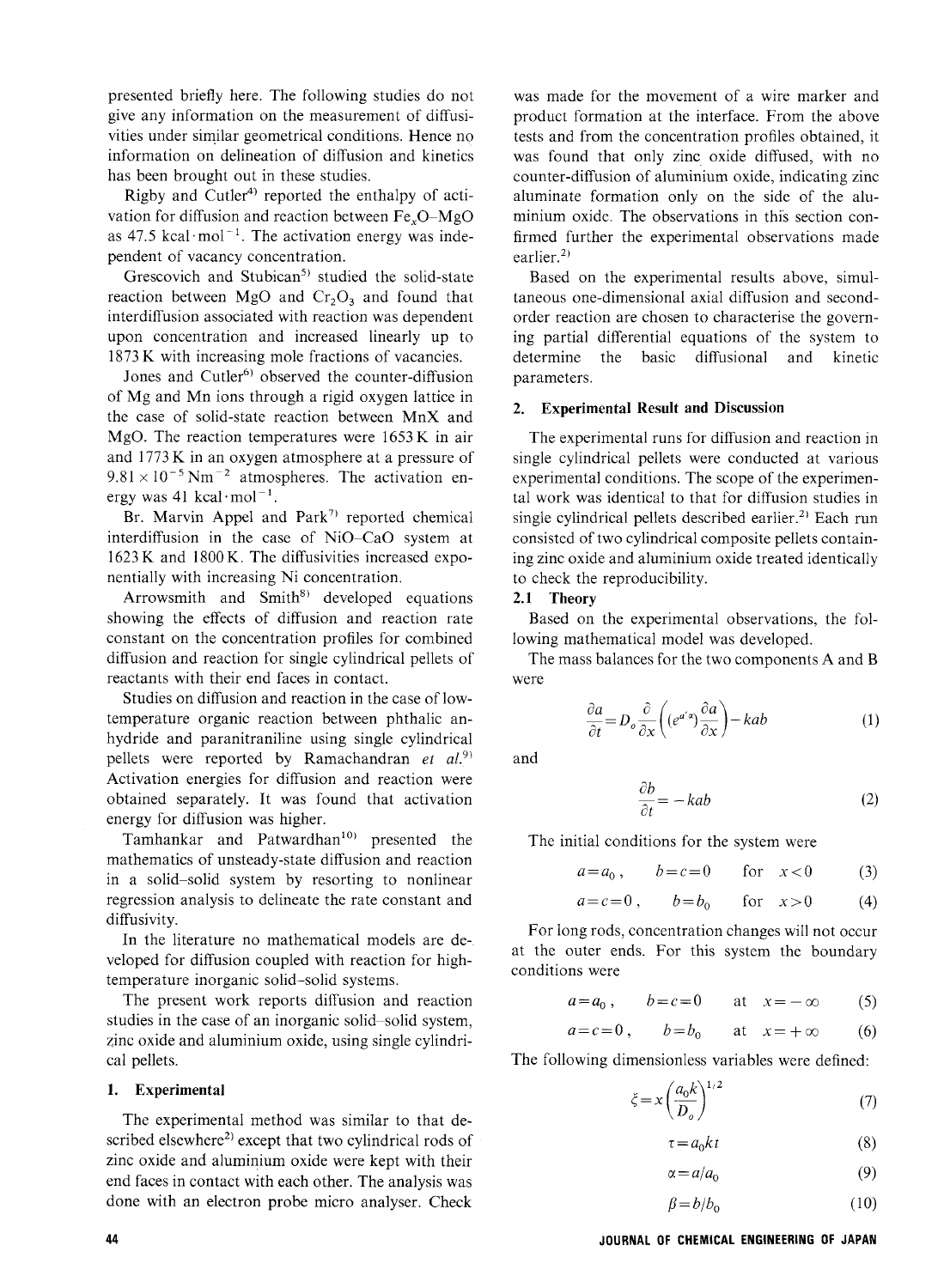

Fig. 1. Comparison of theoretical and experimental concentration dimensionless profiles ( $\alpha = a/a_0$  vs. x) for 48 h for diffusional and reaction studies in single cylindrical pellets for  $\frac{d}{dt}$  diffusion suppose in  $\frac{d}{dt}$   $\frac{d}{dt}$   $\frac{d}{dt}$   $\frac{d}{dt}$   $\frac{d}{dt}$   $\frac{d}{dt}$   $\frac{d}{dt}$   $\frac{d}{dt}$   $\frac{d}{dt}$   $\frac{d}{dt}$   $\frac{d}{dt}$   $\frac{d}{dt}$   $\frac{d}{dt}$   $\frac{d}{dt}$   $\frac{d}{dt}$   $\frac{d}{dt}$   $\frac{d}{dt}$   $\frac{d}{dt}$   $\frac{d}{dt}$  compaction pressure of 7.45 x 107 Nm  $\sim$ 



sionless profiles ( $\alpha = a/a_0$  vs. x) for 48h for diffusion and reaction studies in single cylindrical pellets for compaction pressure of  $14.91 \times 10^7$  Nm<sup>-2</sup>.

The final expressions in terms of the dimensionless variables were

$$
\frac{\partial \alpha}{\partial \tau} = \frac{\partial}{\partial \xi} \left( (e^{a'\alpha}) \frac{\partial \alpha}{\partial \xi} \right) - \alpha \beta \tag{11}
$$

$$
\frac{\partial \beta}{\partial \tau} = -\alpha \beta \tag{12}
$$

Equations (11) and (12) with the initial and boundary conditions represented by Eqs.  $(3)$ ,  $(4)$ ,  $(5)$  and  $(6)$  and considering that  $a_0 = b_0$  are first written in three-point finite difference form. The equations were then solved numerically using IBM 360/44 for  $a$  and  $b$  as function of  $\xi$ ,  $\tau$  and  $a'$ .

#### 2.2 Procedure for the calculation of  $k$

The experimental dimensionless profiles for differential experimental conditions were then matched with various theoretical concentration (dimensionless) profiles. This is shown in Figs. 1 and 2 for extreme experimental conditions. The matching was done in a manner that resulted in minimum average done in a manner that resulted in minimumaverage deviation between the theoretical and experimental dimensionless concentration profiles.



Fig. 3. Arrhenius plot for diffusion and reaction studies in single cylindrical pellets for compaction pressure of Fig. 3. Arrhenius plot for diffusion and reaction studies in<br>single cylindrical pellets for compaction pressure of<br> $7.45 \times 10^7$  Nm<sup>-2</sup>.



Fig. 4. Arrhenius plot for diffusion and reaction studies in single cylindrical pellets for compaction pressure of Extending policide in the compaction and reaction states in<br>
cylindrical pellets for compaction pressure of<br>  $\times 10^7$  Nm<sup>-2</sup>.

Values of second-order reaction rate constant,  $k$ , were established as functions of temperature at vari- $\frac{1}{2}$  were established as  $\frac{1}{2}$  as  $\frac{1}{2}$  and  $\frac{1}{2}$  and  $\frac{1}{2}$  are  $\frac{1}{2}$  and  $\frac{1}{2}$  and  $\frac{1}{2}$  are  $\frac{1}{2}$  and  $\frac{1}{2}$  and  $\frac{1}{2}$  and  $\frac{1}{2}$  and  $\frac{1}{2}$  and  $\frac{1}{2}$  and  $\frac{1}{2}$  ous experimental conditions

#### 3. Discussion of Results

Arrhenius-type correlations were established and are shown in Figs. 3 and 4 for extreme experimental conditions. From these plots the activation energies examinents. From these piets the activation energies and second-order rate constants for reaction alone were calculated and are given in Table 1.<br>3.1 Generalised correlations

3.1 Generalised correlations The following generalised correlations were obtained to represent the effect of initial porosity of compact  $\varepsilon_0$  on reaction rate constant:

$$
\ln k = (177.47 - 2.79 \varepsilon_o) - \left(\frac{525.5 - 7.5 \varepsilon_o}{RT}\right) \tag{13}
$$

 $\frac{1}{2}$  and experimental values and experimental values.

|                             | Average deviation |
|-----------------------------|-------------------|
| Activation energy, $E$      | $+14.9\%$         |
| Frequency factor, $k_0$     | $-23.4\%$         |
| Reaction rate constant, $k$ | $+8.8\%$          |
|                             |                   |